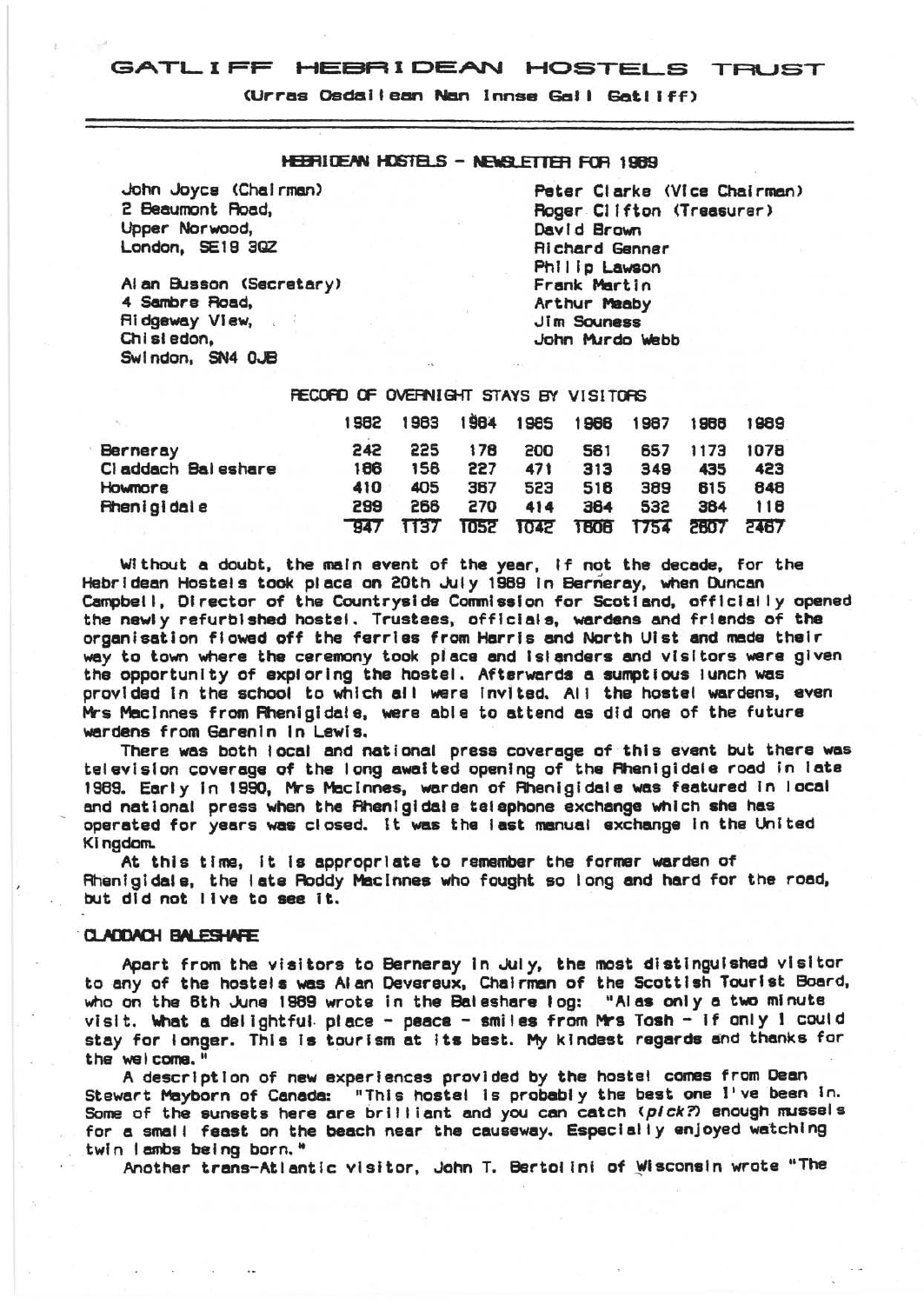birdl Ife Is strange and Intriguing to a North American from the prairie/woods of the North and the ocean is a giant marvelous foreign beast who reaches up the sloughs (or lochs) with salty pungent tentacles. The sky Is abundant. though I find It strange that In a place so remote, It Is hard to get out of site of a house."

Beautiful sunsets are recorded many times in all the log books but this anonymous entry is particularly descriptive: "The first evening was memorable. The sinking sun over Baleshare cast an orange glow across the whole sky, reflected as pink patches by scattered clouds. To the north, a low swirling cloud base also captured a little of the sinking sun adding a trace of muddy illumination to that sector of the sky. Contrasting with merging colours of the north west, the rest of the windswept sky was a deep marine blue. The overall effect was breathtaking."

#### **RENIGIDALE**

Unfortunately. most of the Rhenigidale Hostel log for 1989 has been lost and, of course. the hostel was closed for a largs part of the year. As already described. Rhenigidale was very much In the news tn 1969. so the loss Is a pity.

One Intrepid hosteller. Geoff Kabaservlce of Florida writes about his nighttime walk to the hostel In April: "Got In last night at l1pm - a rough Journey In the dark over steep and slippery paths. I was late ..... and I decided to risk the walk. I'm not sure that I would recommend it to anyone else but the night hike had a charm of its own, the dark shadows of the hills, moonlight on the waves, the sky full of stars and no sound save that of the breakers bearing softly against the shore. When I finally saw the lights of Rhenlgldale below me in the valley, I felt like Bilbo going down to Rlvendell for the first time. And then after trial and tribulation and more muddy falls, I entered this homely house."

#### **HOWADFE**

This I ittle South Ulst hostel continues to attract enthusiastic comment. On 18th April 1989 someone writes: "Had a great stay In a great cottage on a great Island with great people and great scenery/wildlife. I think Uist should be kept . a secret so that people like ourselves who find wonderful places as this can return for a joyful, wicked second induigence."

Howmore has been In the news recently too but for a regrettable reason. In about March 1990 it was discovered that an armorial panel, commemorating one of the Clanranaid chiefs buried there and possibly dating back to the fifteenth, had been stolen from the churchyard near the hostel. Should any reader have observed anything strange goIng on In the churchyard at Howmore they should contact the local police or South Uist Historical SOCiety.

The Importance of the old chapels Is not forgotten by hostellers. In May 1969 Martha writes "Perhaps an unusual place to come in order to study for university exams and yet, what better place than beside an ancient place of learning near the hills and the sea."

Still on a cultural note, on 19th July 1969 Jo Allan says "The guide toid us that the building (i.e. the hoste!) was custom built for a shepherd in 1890. The shepherd had got the job on the basis of his musical talents and was not a native of South Uist."<br>To this day, music flourishes in South Uist. On 19th May 1989 Alix from

Brittany records that "I've come to hear the Gaelic songs which are some of the most beautiful songs of Western Europe. The kindness of the Islanders, their hospitality, the vast beauty of the islands and my first experience of walking alone - all this has been wonderful. I hope the Highlanders will never give up their love of music, of gatherings, story telling and having a wee dram!"

 $\frac{1}{2}$  .  $\frac{1}{2}$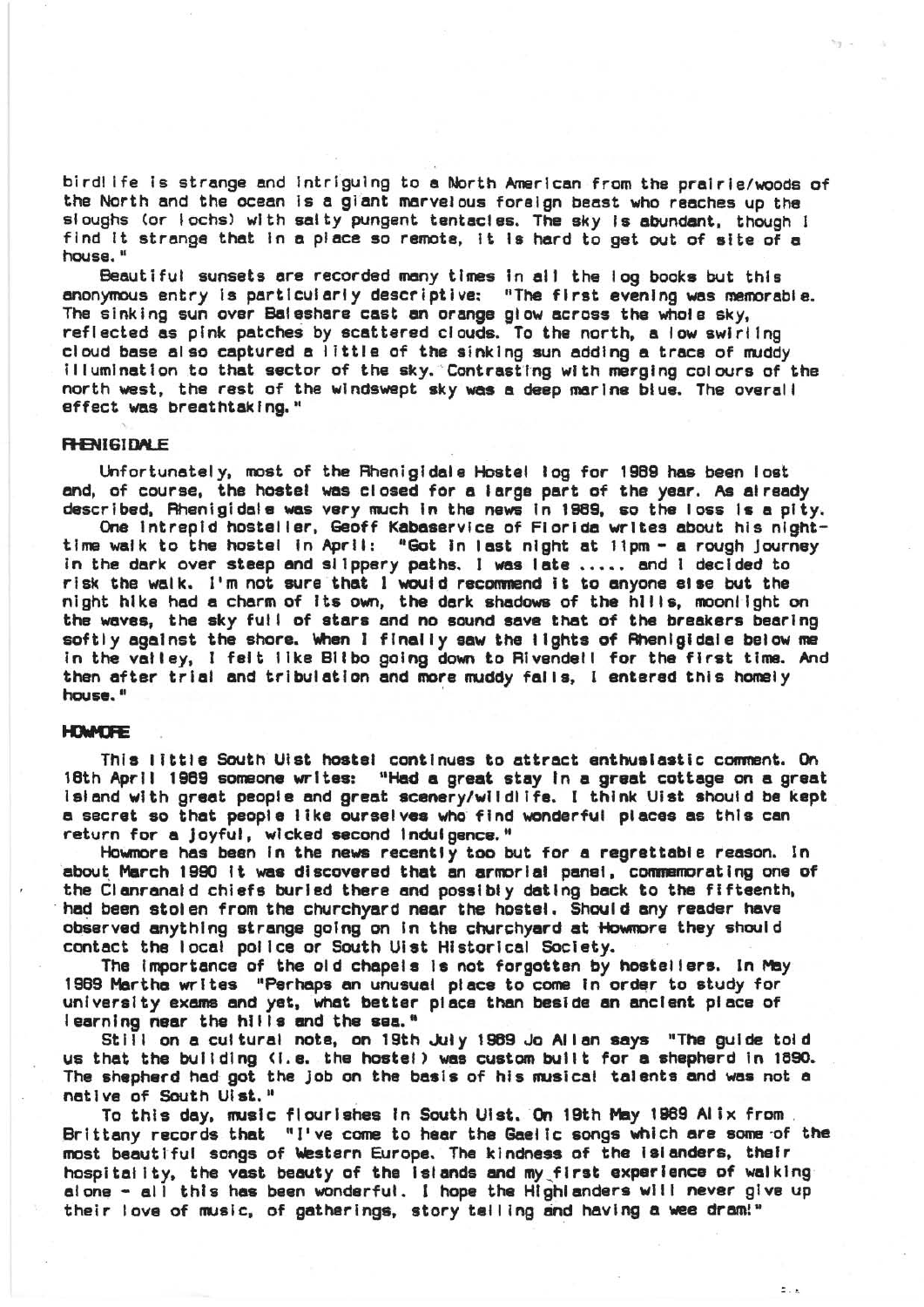

## **BEFNERAY**

. "'?

If Alix went to Berneray she would have found all these attributes there. On 23rd July Abigail Little and friends write "Came over for three days and stayed for 5. The island Is an oasis of sanity In the sea of civilisation. we have walked the coastl ine and machalr listening to the sound of birds. The weather has been kind to us as has the people. The concert was delightful and the dance memorable. Waiking back at 2am in the moonlight after the festivities was so different from the city."

 $\ddagger$ 

In early 1989 there wes much work done on the hostel by groups from the Prince of Wales Community Venture, to whom much thanks is due. As all will see If they now go to Berneray a magnificent job has been done. The dormitory, the<br>flush W.C.'s and wash basins are a bonus to this delightful hostel.

The volunteers certainly worked hard and the log contains their description of digging a cess pit, unloading building materials, excavating the tenches, Installing the shower and toilet and numerous other jobs. Happily, they also managed time to enjoy the wildlife and the birds and the beauty of the island.

Birds are described frequently in 1969. In April George and Margaret Tonhin record a very impressive list of birds observed in the Island between 1st and 3rd April.

In late May, a family from Hampshire write: "The birdlife Is an abundant source of Interest and delight from the swooping fulmers to the baby starlings shouting from their nests In the next door ruins. The sound of the snipe drumning sends us to sleep however late in the night." This family also had the good fortune to have "our deepest hopes fulfilled - otters."

Douglas from Australia elso had an encounter. ") spotted a large grey seal ebout 10 yards off the rocks. I stared at him through a telescope and he stared back at me. What a thrill it was to meet such a large creature of the wild in a di fferent el amant face to face."

Perhaps the feelings of ell visitors are summed up by Lotte Glob who says "It has taken me 20 years to get to this lovely Istand - It shall not be long before I am back."

The main excitement in 1990 will be the opening of a new hostel at Garenin on the west side of Lewis in June. The building has been restored by the Western Isles Islands Council, Comhairle nan Ellean. It is situated In the last street of thatched houses in Lewis, alas now all ruined. The hostefwardens will be John and Pat MacGrsgor who I ive nearby. John Is a weaver of Harris tweed and most knowledgable about loca' history. There is no doubt that Mr and Mrs MacGregor wIll soon be as popular and well loved as the other hostel wardens.

It is, of course, the wardens who make the hostels possible and the holidays memorable for so many. The logs are rightly full of praise for them. It is impossible to Include all the compliments and tributes here but notably mentioned are Mrs Tosh's smiles; Mrs Macinnes warm welcomesi Miss Annie MacKillop and Mrs Jessie Macieod in Berneray are described as "a bonny pair" and Mrs MacSween is hailed as "an angel of the best kind and long may she reign as warden" - what a conment to write in the log book In the last year of Mrs MacSween long wardenship. After long years of wardenship, 1990 will see Mrs MacSween in weit earned retirement and her daughter in charge of the hostel!

> 1 sabel Steel, Br I dge of· AI I an, May 1990.

> > $1.54.4$